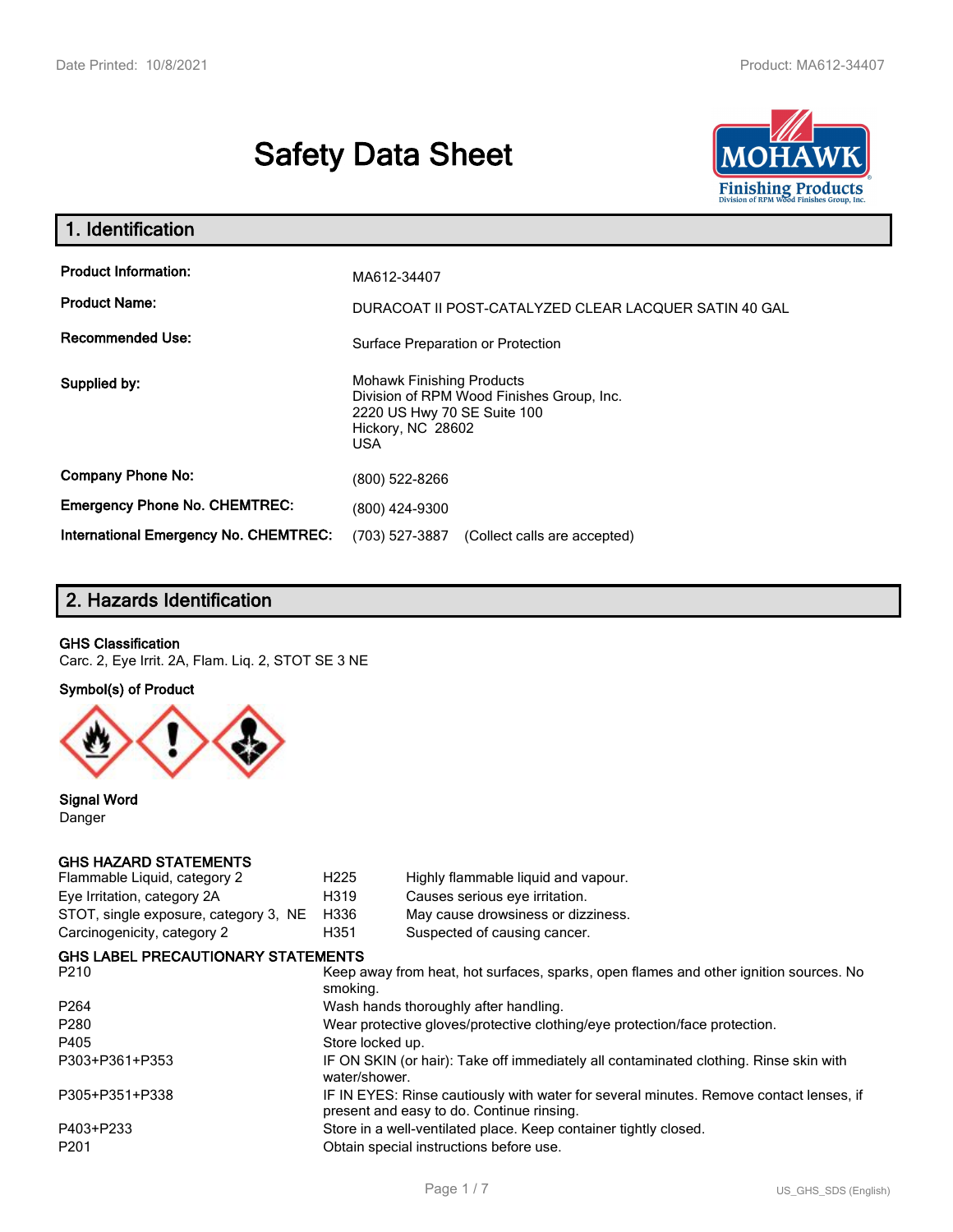| P312                                    | Call a POISON CENTER or doctor/physician if you feel unwell.               |
|-----------------------------------------|----------------------------------------------------------------------------|
| P304+P340                               | IF INHALED: Remove person to fresh air and keep comfortable for breathing. |
| P308+P313                               | IF exposed or concerned: Get medical advice/attention.                     |
| P337+P313                               | If eye irritation persists: Get medical advice/attention.                  |
| P403+P235                               | Store in a well-ventilated place. Keep cool.                               |
| <b>GHS SDS PRECAUTIONARY STATEMENTS</b> |                                                                            |
| P240                                    | Ground/bond container and receiving equipment.                             |
| P <sub>241</sub>                        | Use explosion-proof electrical/ventilating/lighting/equipment.             |
|                                         |                                                                            |

P242 Use only non-sparking tools.

P243 Take precautionary measures against static discharge.

# **3. Composition/Information on ingredients**

| <b>Chemical Name</b>               | CAS-No.       | Wt. %       | <b>GHS Symbols</b> | <b>GHS Statements</b>        |
|------------------------------------|---------------|-------------|--------------------|------------------------------|
| acetone                            | 67-64-1       | 40-55       | GHS02-GHS07        | H225-302-319-332-336         |
| p-chlorobenzotrifluoride           | $98 - 56 - 6$ | $10 - 25$   | GHS08              | H351                         |
| cellulose nitrate, cellulose ester | 9004-70-0     | $2.5 - 10$  | GHS01              | H <sub>201</sub>             |
| isopropanol                        | 67-63-0       | $2.5 - 10$  | GHS02-GHS07        | H225-302-319-336             |
| butyl cellosolve                   | 111-76-2      | $1.0 - 2.5$ | GHS06-GHS07        | H302-315-319-330             |
| butanol                            | 71-36-3       | $1.0 - 2.5$ | GHS02-GHS05-       | H226-302-315-318-332-335-336 |
|                                    |               |             | GHS07              |                              |
| n-butyl acetate                    | 123-86-4      | $0.1 - 1.0$ | GHS02-GHS07        | H226-336                     |

The exact percentage (concentration) of ingredients is being withheld as a trade secret.

The text for GHS Hazard Statements shown above (if any) is given in the "Other information" Section.

# **4. First-aid Measures**



FIRST AID - EYE CONTACT: IF IN EYES: Rinse cautiously with water for several minutes. Remove contact lenses, if present and easy to do. Continue rinsing. If eye irritation persists: Get medical advice/attention.

FIRST AID - SKIN CONTACT: IF ON SKIN (or hair): Take off immediately all contaminated clothing. Rinse skin with water/shower.

FIRST AID - INGESTION: IF SWALLOWED: rinse mouth. Do NOT induce vomiting. IF exposed or if you feel unwell: Call a POISON CENTER or doctor/physician.

FIRST AID - INHALATION: IF INHALED: Remove person to fresh air and keep comfortable for breathing.

# **5. Fire-fighting Measures**

**SPECIAL FIREFIGHTING PROCEDURES:** Evacuate all persons from the fire area to a safe location. Move non-burning material, as feasible, to a safe location as soon as possible. Fire fighters should be protected from potential explosion hazards while extinguishing the fire. Wear self-contained breathing apparatus (SCBA) and full fire-fighting protective clothing. Thoroughly decontaminate all protective equipment after use. Containers of this material may build up pressure if exposed to heat (fire). Use water spray to cool fire-exposed containers. Use water spray to disperse vapors if a spill or leak has not ignited. DO NOT extinguish a fire resulting from the flow of flammable liquid until the flow of the liquid is effectively shut off. This precaution will help prevent the accumulation of an explosive vapor-air mixture after the initial fire is extinguished.

**FIREFIGHTING EQUIPMENT:** This is a NFPA/OSHA Class 1B or less flammable liquid. Follow NFPA30, Chapter 16 for fire protection and fire suppression. Use a dry chemical, carbon dioxide, or similar ABC fire extinguisher for incipeint fires. Water may be used to cool and prevent rupture of containers that are exposed to heat from fire.

# **6. Accidental Release Measures**

**ENVIRONMENTAL MEASURES:** No Information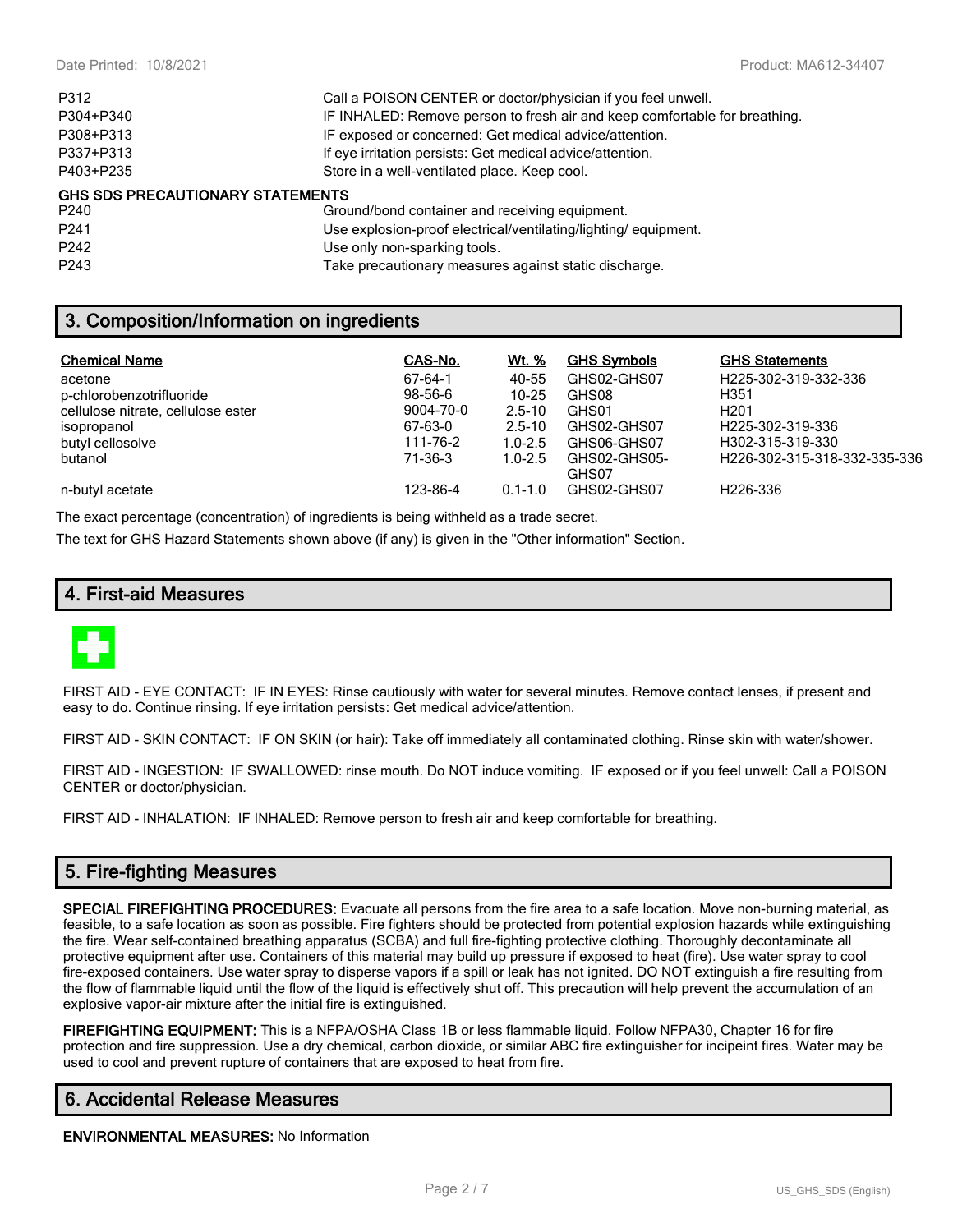**STEPS TO BE TAKEN IN CASE MATERIAL IS RELEASED OR SPILLED:** Follow personal protective equipment recommendations found in Section VIII. Personal protective equipment needs must be evaluated based on information provided on this sheet and the special circumstances created by the spill including; the material spilled, the quantity of the spill, the area in which the spill occurred, and the training and the expertise of employees in the area responding to the spill. Never exceed any occupational exposure limits. Shut off ignition sources; including electrical equipment and flames. Do not allow smoking in the area. Do not allow the spilled product to enter public drainage system or open waterways.

### **7. Handling and Storage**



**HANDLING:** Avoid inhalation and contact with eyes, skin, and clothing. Wash hands thoroughly after handling and before eating or drinking. In keeping with safe handling practices, avoid ignition sources (smoking, flames, pilot lights, electrical sparks); ground and bond containers when transferring the material to prevent static electricity sparks that could ignite vapor and use spark proof tools and explosion proof equipment. Empty containers may retain product residue or vapor. Do not pressurize, cut, weld, braze, solder, drill, grind, or expose container to heat, flame, sparks, static electricity, or other sources of ignition. Any of these actions can potentially cause an explosion that may lead to injury.

**STORAGE:** Keep containers closed when not in use. Store in cool well ventilated space away from incompatible materials.

# **8. Exposure Controls/Personal Protection**

| Ingredients with Occupational Exposure Limits |                      |                       |                     |                         |  |  |
|-----------------------------------------------|----------------------|-----------------------|---------------------|-------------------------|--|--|
| <b>Chemical Name</b>                          | <b>ACGIH TLV-TWA</b> | <b>ACGIH-TLV STEL</b> | <b>OSHA PEL-TWA</b> | <b>OSHA PEL-CEILING</b> |  |  |
| acetone                                       | $250$ ppm            | 500 ppm               | $1000$ ppm          | N.D.                    |  |  |
| p-chlorobenzotrifluoride                      | N.D.                 | N.D.                  | N.D.                | N.D.                    |  |  |
| cellulose nitrate, cellulose ester            | N.D.                 | N.D.                  | N.D.                | N.D.                    |  |  |
| isopropanol                                   | $200$ ppm            | $400$ ppm             | $400$ ppm           | N.D.                    |  |  |
| butyl cellosolve                              | 20 ppm               | N.D.                  | 50 ppm              | N.D.                    |  |  |
| butanol                                       | 20 ppm               | N.D.                  | $100$ ppm           | N.D.                    |  |  |
| n-butyl acetate                               | 50 ppm               | $150$ ppm             | $150$ ppm           | N.D.                    |  |  |

**Further Advice: MEL = Maximum Exposure Limit OES = Occupational Exposure Standard SUP = Supplier's Recommendation Sk = Skin Sensitizer N.E. = Not Established N.D. = Not Determined**

### **Personal Protection**



**RESPIRATORY PROTECTION:** Use adequate engineering controls and ventilation to keep levels below recommended or statutory exposure limits. If exposure levels exceed limits use appropriate approved respiratory protection equipment.

**SKIN PROTECTION:** Wear chemical resistant footwear and clothing such as gloves, an apron or a whole body suit as appropriate.



**EYE PROTECTION:** Wear chemical-resistant glasses and/or goggles and a face shield when eye and face contact is possible due to splashing or spraying of material.



**OTHER PROTECTIVE EQUIPMENT:** No Information



**HYGIENIC PRACTICES:** It is good practice to avoid contact with the product and/or its vapors, mists or dust by using appropriate protective measures. Wash thoroughly after handling and before eating or drinking.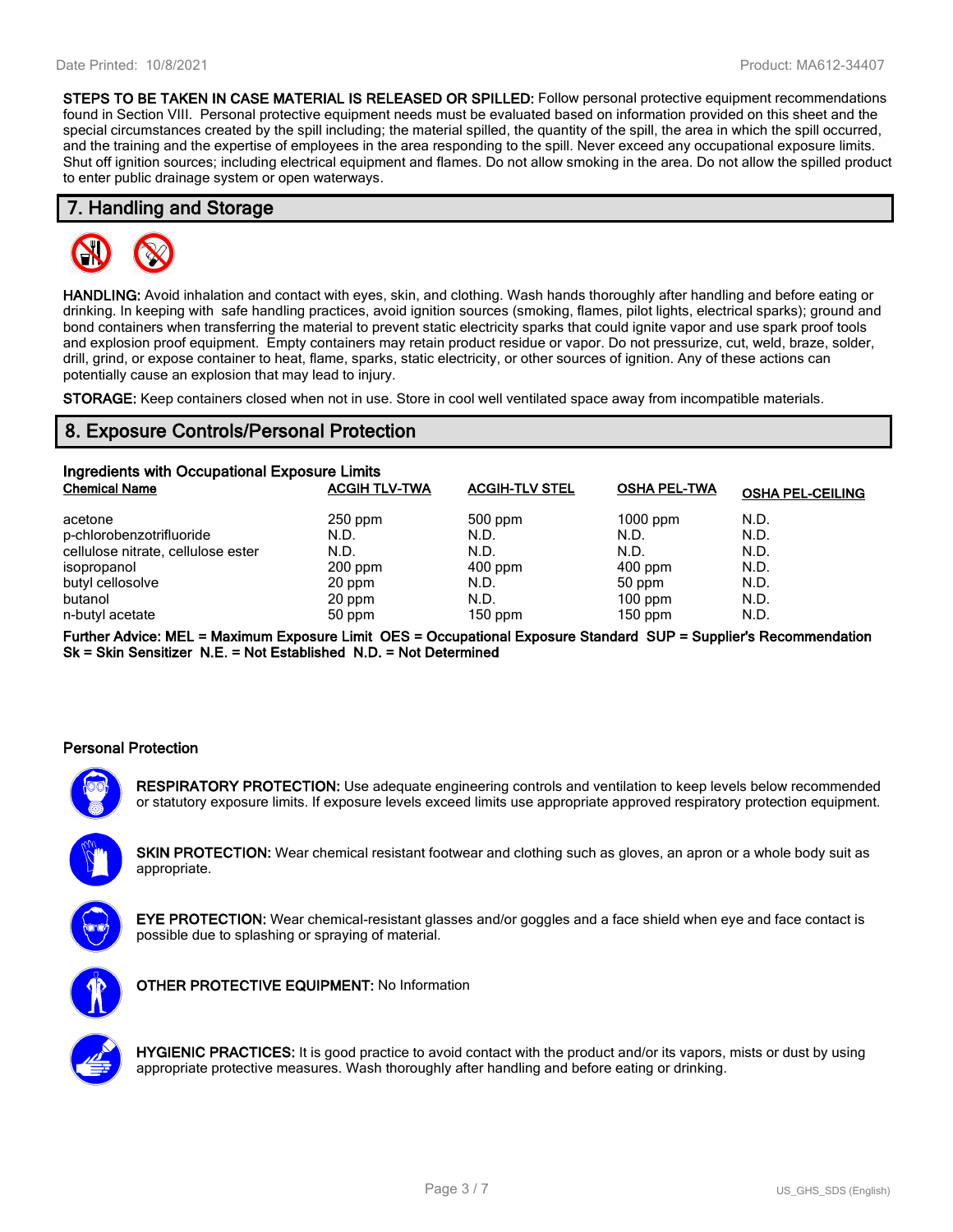**N.I. = No Information**

# **9. Physical and Chemical Properties**

| Appearance:                    | Cloudy Liquid              | <b>Physical State:</b>                      | <b>LIQUID</b>  |
|--------------------------------|----------------------------|---------------------------------------------|----------------|
| Odor:                          | <b>Strong Solvent</b>      | <b>Odor Threshold:</b>                      | Not determined |
| Density, g/cm3:                | 0.936                      | pH:                                         | Not determined |
| Freeze Point, °F:              | Not determined             | Viscosity:                                  | Not determined |
| <b>Solubility in Water:</b>    | Not determined             | Partition Coefficient, n-octanol/<br>water: | Not determined |
| Decomposition temperature, °F: | Not determined             | <b>Explosive Limits, %:</b>                 | Not determined |
| Boiling Range, °F:             | $>100$ °F                  | Flash Point, °F:                            | $-4$ $\circ$ F |
| Combustibility:                | <b>Supports Combustion</b> | Auto-Ignition Temperature, °F:              | Not determined |
| <b>Evaporation Rate:</b>       | Faster than Diethyl Ether  | Vapor Pressure, mmHg:                       | Not determined |
| <b>Vapor Density:</b>          | Not determined             |                                             |                |

# **10. Stability and reactivity**

**STABILITY:** Stable under normal conditions.

**CONDITIONS TO AVOID:** Heat, flames and sparks.

**INCOMPATIBILITY:** Acids, Bases, Oxidizing agents

**HAZARDOUS DECOMPOSITION PRODUCTS:** Not determined.

# **11. Toxicological information**

**Practical Experiences**

**EMERGENCY OVERVIEW:** No Information

**EFFECT OF OVEREXPOSURE - EYE CONTACT:** No Information

**EFFECT OF OVEREXPOSURE - INGESTION:** No Information

**EFFECT OF OVEREXPOSURE - INHALATION:** No Information

**EFFECT OF OVEREXPOSURE - SKIN CONTACT:** No Information

**CARCINOGENICITY:** May cause cancer.

### **PRIMARY ROUTE(S) OF ENTRY:**

**Eye Contact, Skin Contact, Inhalation**

# **Acute Toxicity Values**

**The acute effects of this product have not been tested. Data on individual components are tabulated below**

| CAS-No. | <b>Chemical Name</b> |  |
|---------|----------------------|--|
| 67-64-1 | acetone              |  |

**CASA-No. 2018 CONO. In the CASE CASE CONOCO CONOCO CONOCO CONOCO CONOCO CONOCO CONOCO CONOCO CONOCO CONOCO CONOCO CONOCO CONOCO CONOCO CONOCO CONOCO CONOCO CONOCO CONOCO CONOCO CONOCO CONOCO CONOCO CONOCO CONOCO CONOCO** 1800 mg/kg Rat 20000 mg/kg Rabbit 50.1 mg/L Rat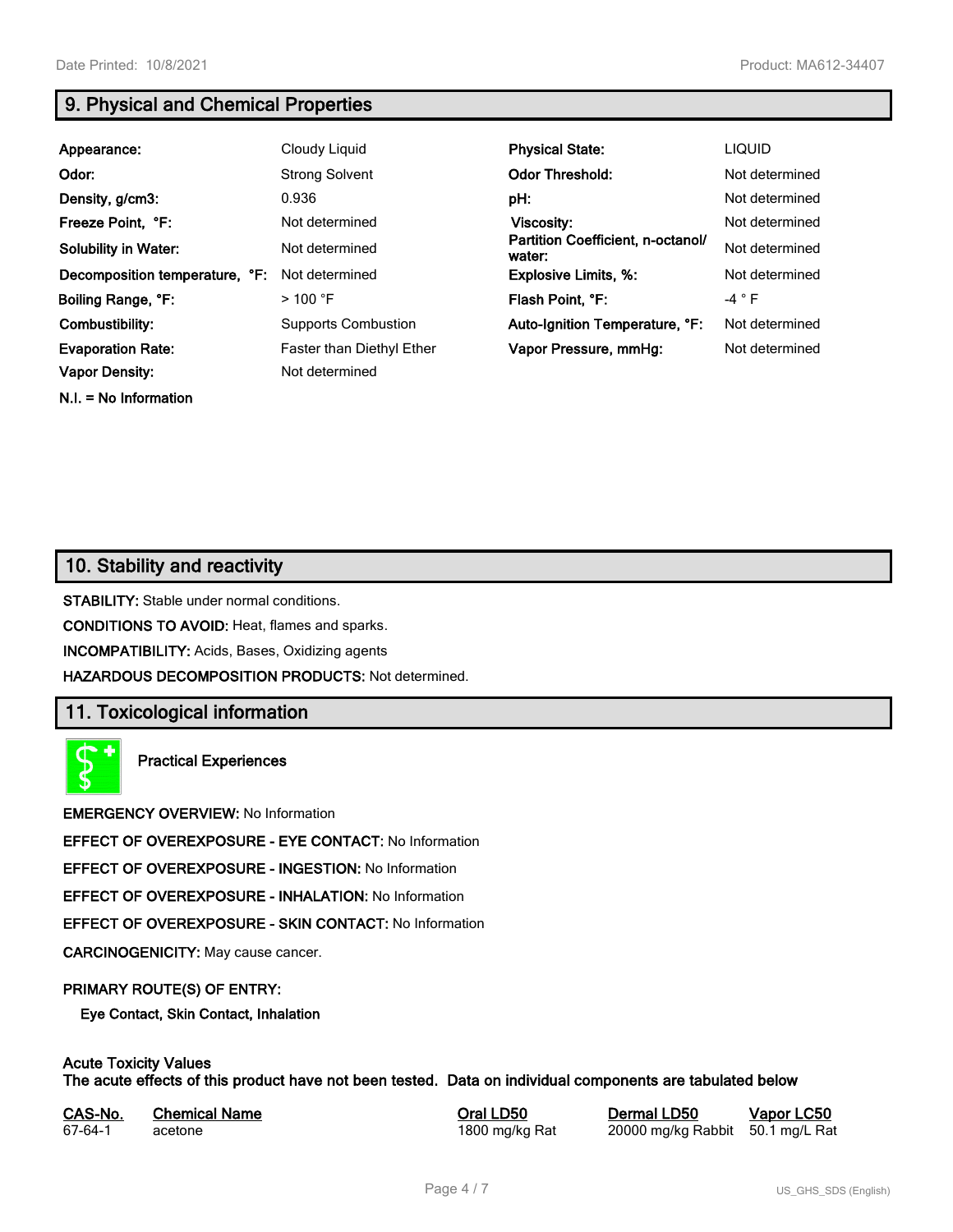| $98 - 56 - 6$ | p-chlorobenzotrifluoride           | 13000 mg/kg Rat | >2683 mg/kg Rabbit                | 33 mg/L Rat   |
|---------------|------------------------------------|-----------------|-----------------------------------|---------------|
| 9004-70-0     | cellulose nitrate, cellulose ester | >5000 mg/kg Rat | >5000 mg/kg                       | $>20$ mg/l    |
| 67-63-0       | isopropanol                        | 1870 mg/kg Rat  | 4059 mg/kg Rabbit                 | 72.6 mg/L Rat |
| 111-76-2      | butyl cellosolve                   | 470 mg/kg Rat   | >2000 mg/kg Rabbit                | $>4.9$ ma/l   |
| 71-36-3       | butanol                            | 700 mg/kg Rat   | 3402 mg/kg Rabbit                 | 8000 mg/l Rat |
| 123-86-4      | n-butyl acetate                    | 14130 mg/kg Rat | >17600 mg/kg Rabbit 23.4 mg/l Rat |               |
|               |                                    |                 |                                   |               |

#### **N.I. = No Information**

### **12. Ecological information**

**ECOLOGICAL INFORMATION:** Ecological evaluation of this material has not been performed; however, do not allow the product to be released to the environment without governmental approval/permits.

### **13. Disposal Information**



# **Product**

**DISPOSAL METHOD:** Waste from this material may be a listed and/or characteristic hazardous waste. Dispose of material, contaminated absorbent, container and unused contents in accordance with local, state, and federal regulations.

**STEPS TO BE TAKEN IN CASE MATERIAL IS RELEASED OR SPILLED:** Follow personal protective equipment recommendations found in Section VIII. Personal protective equipment needs must be evaluated based on information provided on this sheet and the special circumstances created by the spill including; the material spilled, the quantity of the spill, the area in which the spill occurred, and the training and the expertise of employees in the area responding to the spill. Never exceed any occupational exposure limits. Shut off ignition sources; including electrical equipment and flames. Do not allow smoking in the area. Do not allow the spilled product to enter public drainage system or open waterways.

# **14. Transport Information**

**SPECIAL TRANSPORT PRECAUTIONS:** No Information

| DOT: | <b>CONSUMER COMMODITY</b> |
|------|---------------------------|
|      |                           |

**IATA:** UN1263, PAINT, 3, II

**IMDG:** UN1263, PAINT, 3, II

# **15. Regulatory Information**

### **U.S. Federal Regulations:**

### **CERCLA - SARA Hazard Category**

This product has been reviewed according to the EPA 'Hazard Categories' promulgated under Sections 311 and 312 of the Superfund Amendment and Reauthorization Act of 1986 (SARA Title III) and is considered, under applicable definitions, to meet the following categories:

Fire Hazard, Acute Health Hazard, Chronic Health Hazard

### **SARA SECTION 313**

This product contains the following substances subject to the reporting requirements of Section 313 of Title III of the Superfund Amendment and Reauthorization Act of 1986 and 40 CFR part 372: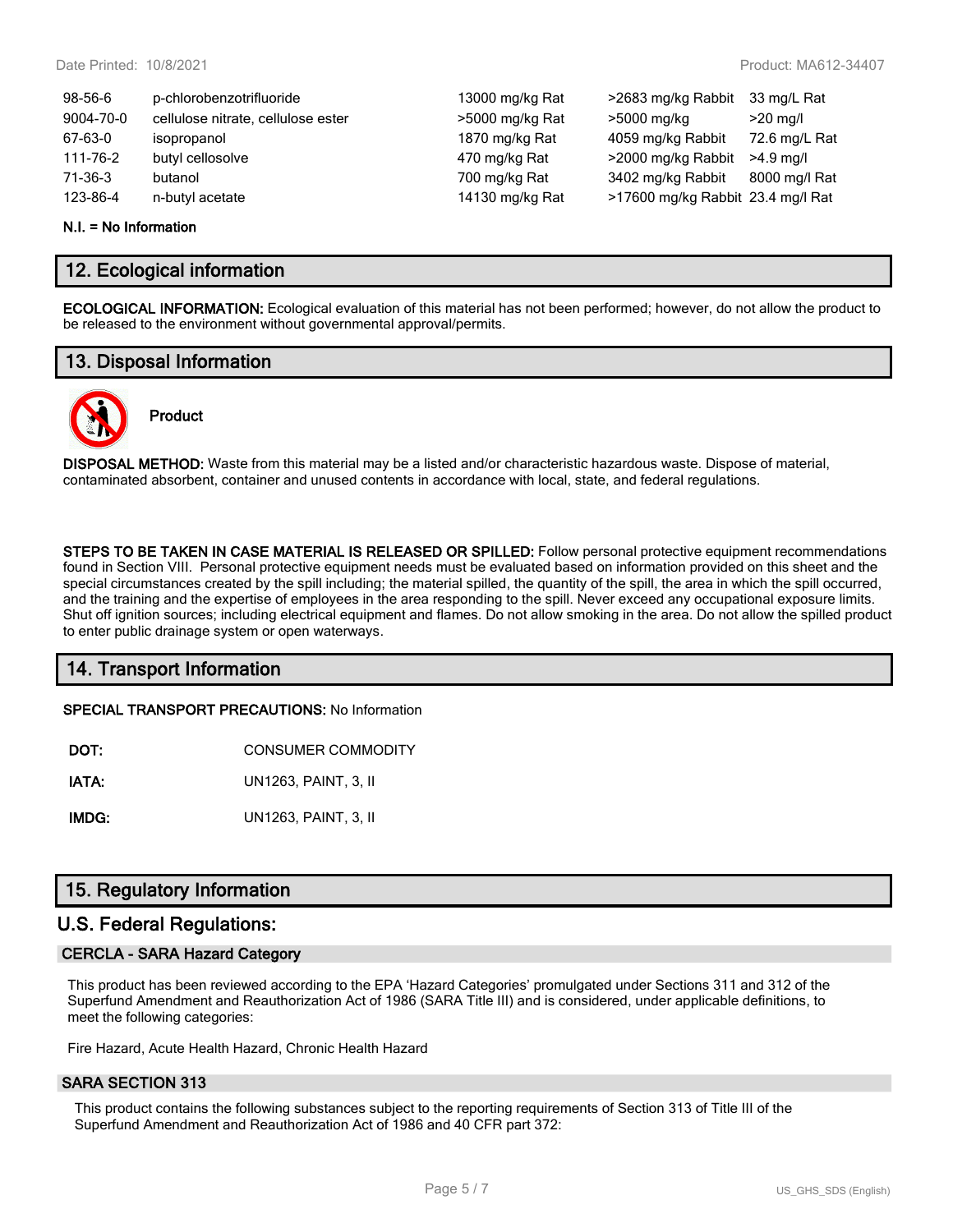| <b>Chemical Name</b> | CAS-No. | <u>Wt. %</u> |
|----------------------|---------|--------------|
| butanol              | 71-36-3 | .00          |

### **TOXIC SUBSTANCES CONTROL ACT**

This product contains the following chemical substances subject to the reporting requirements of TSCA 12(B) if exported from the United States:

| <b>Chemical Name</b>         | CAS-No.   |
|------------------------------|-----------|
| p-chlorobenzotrifluoride     | $98-56-6$ |
| octamethylcyclotetrasiloxane | 556-67-2  |

# **U.S. State Regulations:**

### **CALIFORNIA PROPOSITION 65**

WARNING: Cancer and Reproductive Harm - www.P65Warnings.ca.gov.

Oxsol 100, Cancer, 12.7472% Methanol, Reproductive Harm, 0.0411%

# **16. Other Information**

| <b>Revision Date:</b>       | 10/8/2021                                                                                                                                                                                                                               | <b>Supersedes Date:</b>                                    | 7/28/2021 |
|-----------------------------|-----------------------------------------------------------------------------------------------------------------------------------------------------------------------------------------------------------------------------------------|------------------------------------------------------------|-----------|
| <b>Reason for revision:</b> | <b>Revision Description Changed</b><br><b>Product Composition Changed</b><br>01 - Product Information<br>02 - Hazards Identification<br>09 - Physical & Chemical Information<br>16 - Other Information<br>Revision Statement(s) Changed | Substance and/or Product Properties Changed in Section(s): |           |
| Datasheet produced by:      | <b>Regulatory Department</b>                                                                                                                                                                                                            |                                                            |           |
| $LIMC$ Dallager             |                                                                                                                                                                                                                                         |                                                            |           |

**HMIS Ratings:**

**Health:** 2 **Flammability:** 3 **Reactivity:** 0 **Personal Protection:** X

**Volatile Organic Compounds, gr/ltr:** 273

### **Text for GHS Hazard Statements shown in Section 3 describing each ingredient:**

| H <sub>201</sub> | <undefined></undefined>             |
|------------------|-------------------------------------|
| H <sub>225</sub> | Highly flammable liquid and vapour. |
| H <sub>226</sub> | Flammable liquid and vapour.        |
| H302             | Harmful if swallowed.               |
| H315             | Causes skin irritation.             |
| H318             | Causes serious eye damage.          |
| H319             | Causes serious eye irritation.      |
| H330             | Fatal if inhaled.                   |
| H332             | Harmful if inhaled.                 |
| H335             | May cause respiratory irritation.   |
| H336             | May cause drowsiness or dizziness.  |
| H351             | Suspected of causing cancer.        |

### **Icons for GHS Pictograms shown in Section 3 describing each ingredient:**

**GHS01**